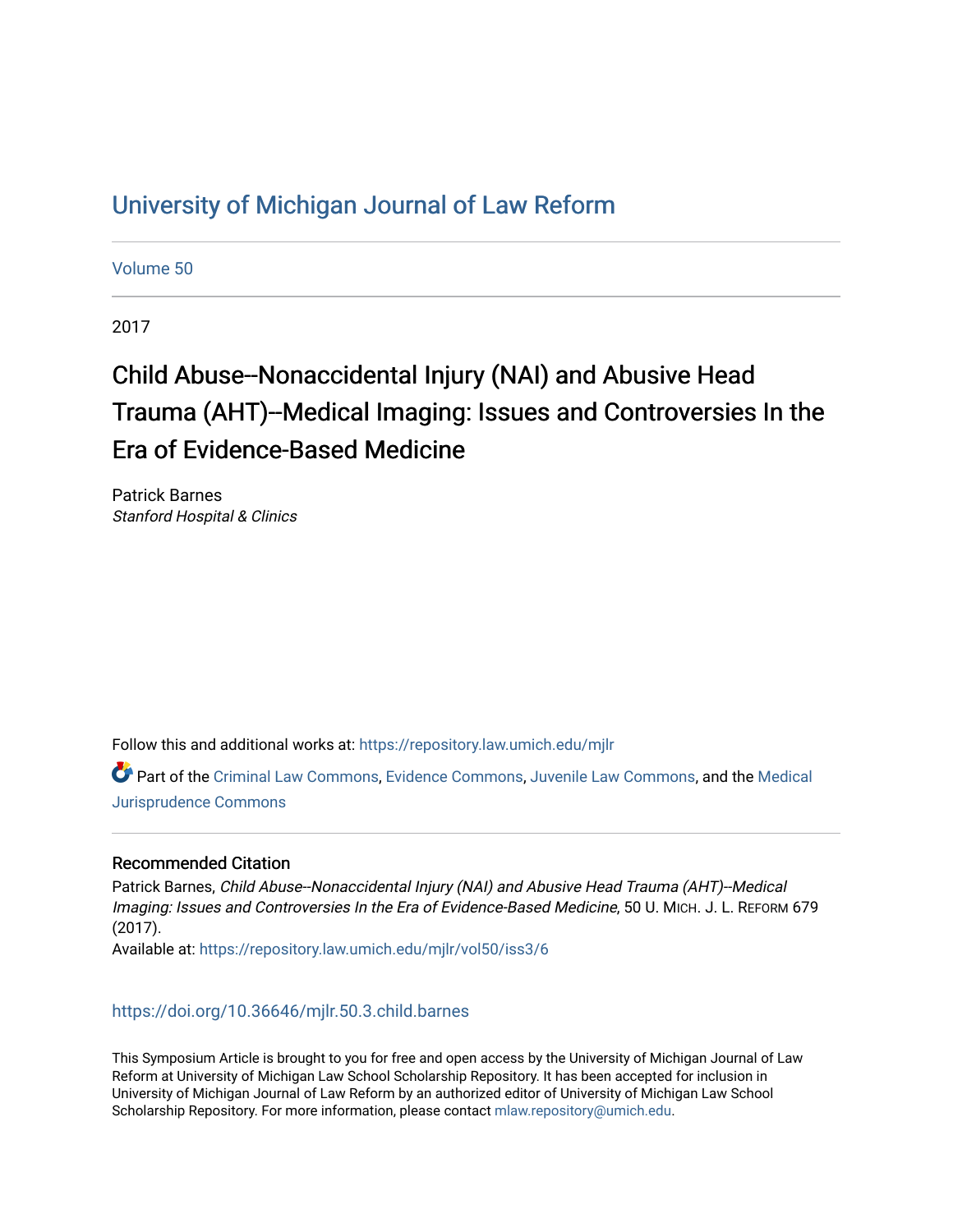#### **CHILD ABUSE—NONACCIDENTAL INJURY (NAI) AND ABUSIVE HEAD TRAUMA (AHT)—MEDICAL IMAGING: ISSUES AND CONTROVERSIES IN THE ERA OF EVIDENCE-BASED MEDICINE**

#### Dr. Patrick Barnes

I'm a pediatric radiologist and a pediatric neuroradiologist. So, my work is in radiologic imaging. Imaging technology started being used many years ago to help detect child abuse using x-rays used to look at the bones including the skull and make the diagnosis. Doctors would then look in the eyes and see retinal hemorrhages. Then maybe a neurosurgeon would come along and drain a subdural hematoma. In later years, we started using more advanced imaging techniques such as CT and MRI. And then somehow imaging became a gold standard, without a basic science foundation (e.g. neuropathology, biomechanics) which is part of our problem in distinguishing nonaccidental injury (NAI) from accidental injury or from medical conditions that "mimic" NAI.

Over the past few decades, there's been a building movement to relook at Shaken Baby Syndrome (SBS) and child abuse in general. The diagnosis of SBS was based on the "triad" of subdural hemorrhage, retinal hemorrhage, and brain injury.<sup>1</sup> The triad was considered pathognomonic of SBS particularly when the caretaker history was considered inconsistent with the degree or extent of the injury. And occasionally, there were also fractures present (the tetrad).2 However, the diagnostic criteria have evolved over time in the response to challenges to the triad doctrine.3

<sup>1.</sup> Brian Harding, R. Anthony Risdon & Henry F. Krous, *Shaken Baby Syndrome: Pathological Diagnosis Rests on the Combined Triad, Not on Individual Injuries*, 328 BMJ 720, 720–21 (2004).

<sup>2.</sup> *See, e.g.*, Am. Acad. of Pediatrics, Comm. on Child Abuse and Neglect, *Shaken Baby Syndrome: Rotational Cranial Injuries—Technical Report* 108 PEDIATRICS 206, 207, 208 (2001) (stressing importance of checking for fractures).

<sup>3.</sup> *See, e.g.*, Sandeep Narang, *A* Daubert *Analysis of Abusive Head Trauma/Shaken Baby Syndrome*, 11 HOUS. J. HEALTH L. & POL'Y, 505, 523–35 (2011) (discussing the history of AHT, or Shaken Baby Syndrome); *Committee Report to the Attorney General: Shaken Baby Death Review,* MINISTRY OF THE ATTORNEY GENERAL (Mar. 4, 2011), https://www.attorneygeneral.jus.gov.on. ca/english/about/pubs/sbdrt/sbdrt.html (noting that the evolution of medical science necessitates a review of pediatric head injury cases that resulted in criminal convictions); *see generally* Keith A. Findley et al., *Shaken Baby Syndrome, Abusive Head Trauma, and Actual Innocence: Getting it Right*, 12 HOUS. J. HEALTH L. & POL'Y 209 (2012); *see generally* DEBORAH TUERKHEIMER, FLAWED CONVICTIONS: "SHAKEN BABY SYNDROME" AND THE INERTIA OF INJUSTICE (1st ed. 2014). Press. New York. 2014.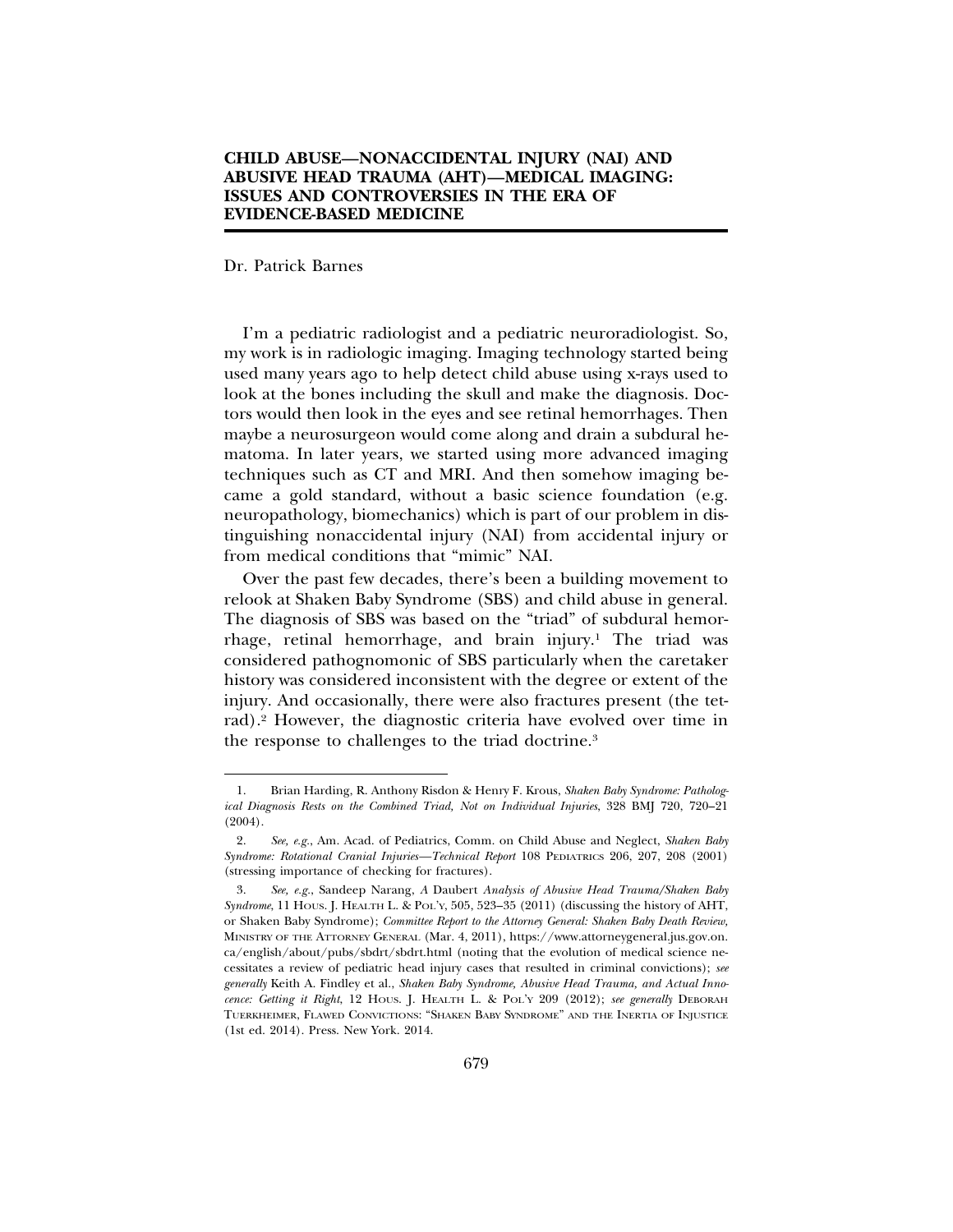During the first twenty years of my career, the triad was assumed to be due to nothing but abuse.4 I never questioned it. I marched in step, because I grew up in the authoritarian era, in which the older leaders and teachers told me this is the way it is. And it took me a while to grow up and start questioning these assumptions.

The traditional literature started with Caffey,<sup>5</sup> Kempe, Silverman,<sup>6</sup> and Guthkelch.<sup>7</sup> It started out as Battered Child Syndrome, then it became Shaken Baby Syndrome.

We get all of these numbers, all of this reporting from all of these jurisdictions, yet there are no standardized definitions. According to kidsdata.org, within the state of California, where I practice, there has been a decreased number of allegations and only sixteen percent of those allegations substantiated during that period of time.8 How come? Well, maybe public awareness prevention programs as well as changes in how cases are investigated. Maybe there's been some progress.

First of all, since I'm an imaging specialist, I'm telling you up front that imaging has been considered a gold standard for diagnosing Shaken Baby Syndrome, but the real gold standards are neuropathology, biomechanics, and other areas of science. In fact, imaging cannot reliably distinguish non-accidental injury from accidental injury or from predisposing or complicating medical conditions, period.9

<sup>4.</sup> Harding et al., *supra* note 1, at 720–21; *see, e.g.*, Am. Acad. of Pediatrics, Comm. on Child Abuse and Neglect, *Shaken Baby Syndrome: Inflicted Cerebral Trauma*, 92 PEDIATRICS 872, 872 (1993) (defining shaken baby syndrome as a serious form of child maltreatment); *see generally* Cindy W. Christian, Robert Block & Comm. on Child Abuse and Neglect, *Abusive Head Trauma in Infants and Children*, 123 PEDIATRICS 1409 (2009) (discussing ways that abuse—even beyond shaking—can cause head trauma in children); Nancy D. Kellogg & Comm. on Child Abuse and Neglect, *Evaluation of Suspected Child Physical Abuse*, 119 PEDIAT-RICS 1233 (2007) (providing guidance to clinicians about evaluating suspected physical abuse in children).

<sup>5.</sup> *See generally* John Caffey, *Multiple Fractures in the Long Bones of Infants Suffering from Chronic Subdural Hematoma*, 56 AM. J. ROENTGENOLOGY 163 (1946); *see generally* John Caffey, *On the Theory and Practice of Shaking Infants*, 124 AM. J. DISEASES CHILD. 161 (1972) [hereinafter Caffey, *Theory and Practice*].

<sup>6.</sup> *See generally* C. Henry Kempe, Frederick N. Silverman, Brandt F. Steele, William Droegemueller & Henry K. Silver, *The Battered-Child Syndrome*, 181 J. AMER. MED. ASS'N. 17 (1962).

<sup>7.</sup> *See generally* Arthur Norman Guthkelch, *Infantile Subdural Haematoma and Its Relationship to Whiplash Injuries*, 2 BRIT. MED. J. 430 (1971).

<sup>8.</sup> *Summary: Child Abuse and Neglect*, KIDSDATA.ORG, http://www.kidsdata.org/topic/2/ child-abuse-and-neglect/summary (last visited Feb. 2, 2017).

<sup>9.</sup> *See* Patrick D. Barnes & Michael Krasnokutsky, *Imaging of the Central Nervous System in Suspected or Alleged Nonaccidental Injury, Including the Mimics*, 18 TOPICS MAGNETIC RESONANCE IMAGING 53, 54–56 (2007) (discussing challenges in identifying a medical diagnosis based on a causative event (e.g. shaking) from imaging); Andrew P. Sirotnak, *Medical Disorders that Mimic Abusive Head Trauma*, *in* ABUSIVE HEAD TRAUMA IN INFANTS AND CHILDREN: A MEDICAL,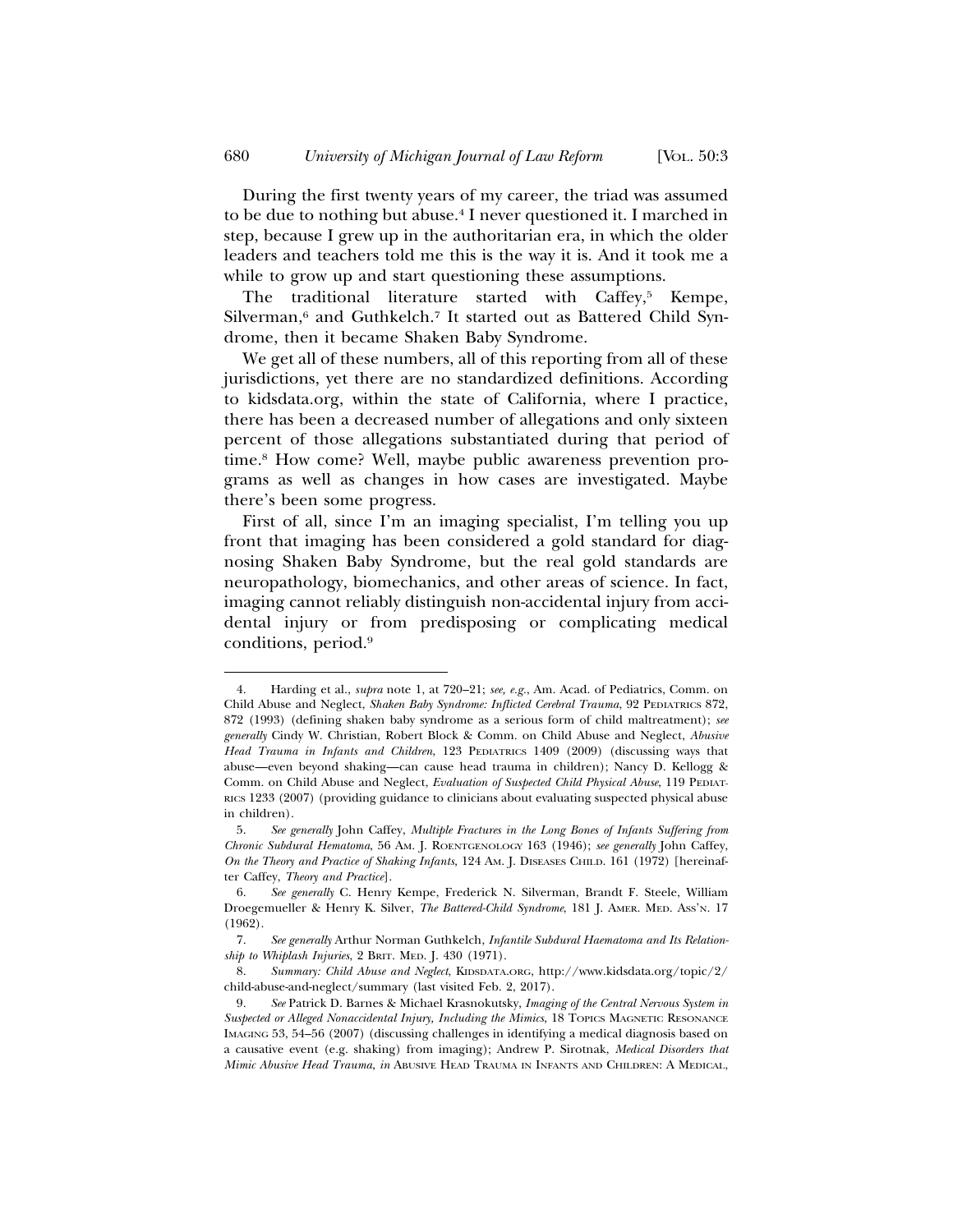There is a differential diagnosis for the triad. When we were going back and looking at the medical records of these children, a lot of them were already ill. Even though it was a sick child, they just "knew" the child had been shaken and had these injuries. We also started doing more post-mortem correlations with the imaging and found features of conditions other than trauma.

And I'm saying the same thing regarding the skeletal injury: imaging can't distinguish skeletal injury due to non-accidental trauma from that due to accidental injury or from those due to predisposing or medical conditions, including the bone fragility disorders.10 There is a differential diagnosis for the bone abnormalities, and that differential diagnosis has been reported as far back as you can go in both the child abuse literature and the bone health literature.<sup>11</sup>

And there's building literature on other causes of the elements of the triad and the tetrad. In 2008, Dr. Kathy Keller, a pediatrician (and my wife), and I thought a lot of these cases look like rickets.12 And since then, there has been a lot more literature on this.13 A

LEGAL, AND FORENSIC REFERENCE 232–46 (2006); *see* Gilbert Vezina, *Assessment of the Nature and Age of Subdural Collections in Nonaccidental Head Injury with CT and MRI*, 39 PEDIATRIC RADIOL-OGY 586, 590 (2009) (noting radiology and clinical challenges in evaluating head injury in suspected child abuse cases); *see generally* Patrick D. Barnes, *Imaging of Nonaccidental Injury and the Mimics: Issues and Controversies in the Era of Evidence-Based Medicine*, 49 RADIOLOGIC CLINICS N. AM. 205 (2011) [hereinafter Barnes, *Issues and Controversies*] (discussing critiques to the triad by evidence-based medical and legal principles); C.C. Meltzer et al., *Guidelines for the Ethical Use of Neuroimages in Medical Testimony: Report of a Multidisciplinary Consensus Conference*, 35 AMER. J. NEURORADIOLOGY 632 (2014) (presenting guidelines to consider amidst growing concern over potential misuse of neuroradiologic imaging data in legal cases).

<sup>10.</sup> *See generally* David M. Ayoub et al., *A Critical Review of the Classical Metaphysical Lesion: Traumatic or Metabolic?*, 202 AMER. J. ROENTGENOLOGY 185 (2014); Nick Bishop, Alan Sprigg & Ann Dalton, *Unexplained Fractures in Infancy: Looking for Fragile Bones*, 92 ARCHIVES DISEASE CHILDHOOD 251 (2007); Emalee G. Flaherty et al., *Evaluating Children with Fractures for Child Physical Abuse*, 133 PEDIATRICS e477 (2014); Carole Jenny & Comm. on Child Abuse and Neglect, *Evaluating Infants and Young Children with Multiple Fractures*, 118 PEDIATRICS 1299 (2006); Kathy A. Keller & Patrick D. Barnes, *Rickets vs. Abuse: A National and International Epidemic*, 38 PEDIATRIC RADIOLOGY 1210 (2008); Kathy A. Keller & Patrick D. Barnes, *Reply Regarding Rickets vs. Abuse: The Evidence*, 39 PEDIATRIC RADIOLOGY 1130 (2009); Nancy D. Kellogg & Comm. on Child Abuse and Neglect, *Evaluation of Suspected Child Physical Abuse*, 119 PEDIATRICS 1233 (2007); Alison M. Kemp et al., *Patterns of Skeletal Fractures in Child Abuse: Systematic Review*, 337 BMJ 859 (2008).

<sup>11.</sup> *See generally* Bishop et al., *supra* note 10; Flaherty et al., *supra* note 10; Kemp et al., *supra* note 10; Paul K. Kleinman, *Problems in the Diagnosis of Metaphysical Fractures*, 38 PEDIATRIC RADIOLOGY 388 (2008); Amaka Offia, Rick R. van Rijn, Jeanette Mercedes Perez-Rossello & Paul K. Kleinman, *Skeletal Imaging of Child Abuse (Non-Accidental Injury)*, 39 PEDIATRIC RADIOL-OGY 461 (2009); Alan Sprigg, *Temporary Brittle Bone Disease Versus Suspected Non-Accidental Skeletal Injury*, 96 ARCHIVES DISEASE CHILDHOOD 411 (2011).

<sup>12.</sup> Keller & Barnes, *supra* note 10, at 1211.

<sup>13.</sup> *See, e.g.*, Samantha Schilling et al., *Vitamin D Status in Abused and Nonabused Children Younger than 2 Years Old with Fractures*, 127 PEDIATRICS 835, 840 (2011); Sprigg, *supra* note 11, at 412–13.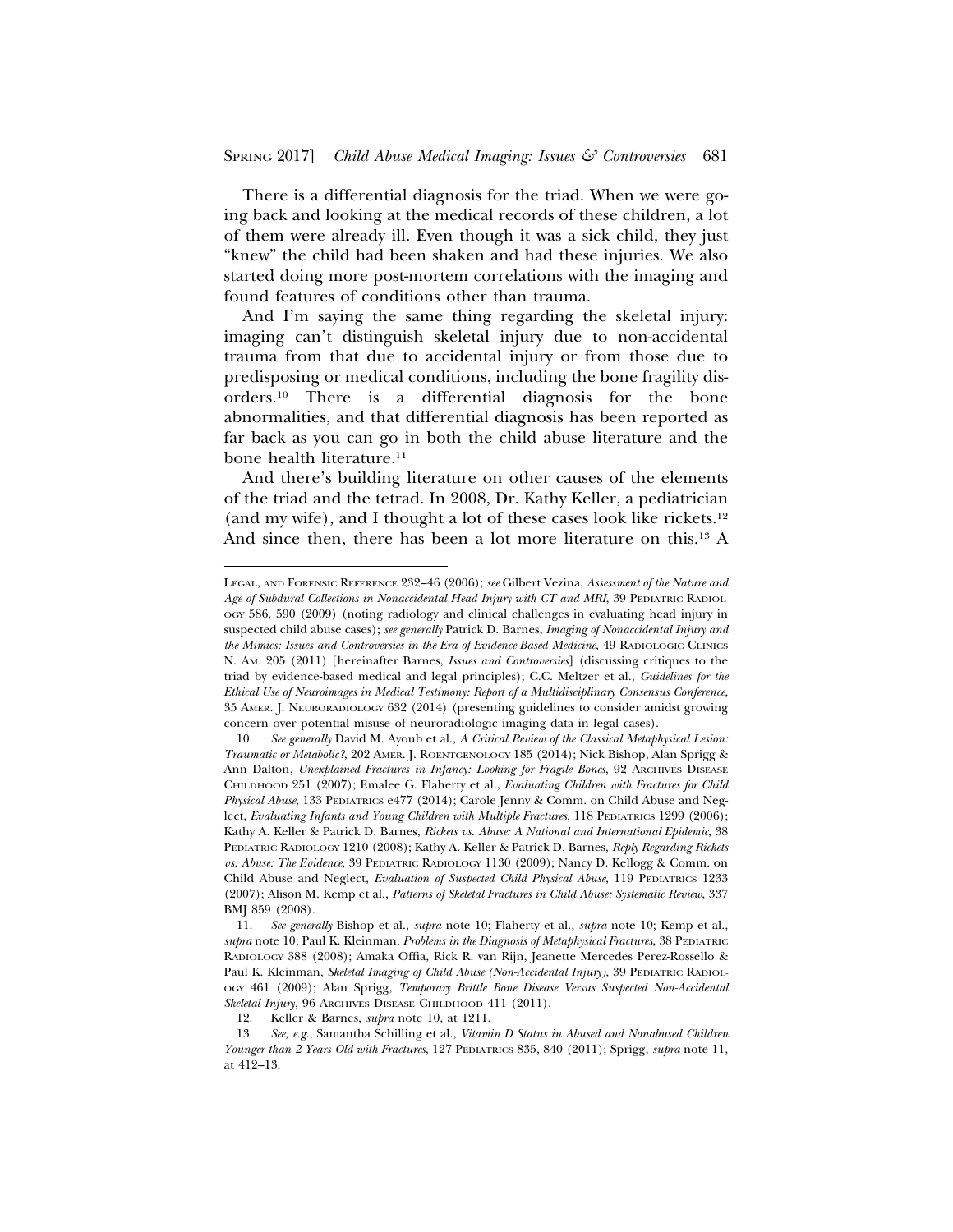new form of rickets with which we were not previously familiar arises in a Vitamin-D-deficient mother, and then gets passed on to the fetus, and then to the neonate and infant. The obstetrician looks after the mother and the fetus. Then the fetus is born at preterm or term and handed off to the neonatologist, who then hands the neonate off to the pediatrician. So what often gets lost in those transitions?

There was a classic case in the U.K. recently involving a brain injury and skeletal injury in a child who died. There were classic skeletal findings, especially skull and ribs, all pointing to rickets. And all of the younger doctors missed it. But a couple of older doctors in town picked it up and said, "You missed a serious case of Vitamin D deficiency rickets where all the imbalances set the baby up for death." Interestingly, the post-mortem description of the bones perfectly described rickets, yet the pathologist concluded that there were classic lesions of abuse.14 The same thing appears to happen with other birth injuries and other neonatal bone fragility disorders.15

I began looking at the science more carefully after being a prosecution expert in the Nanny Case in 1997,<sup>16</sup> and I've concluded that the triad is not specific for NAI, whether one, two, or all three of the components of the triad are present.17 I've also learned that bone fractures, including the so-called classic metaphyseal lesion (CML) where the growing end of the bone is allegedly twisted or pulled, is not classic for NAI. In fact, rickets can have a similar or

<sup>14.</sup> Clare Dyer, *Prosecution of Parents over Baby's Death Raises Controversy over Diagnosing Child Abuse*, 344 BMJ e2932, e2932 (2012).

<sup>15.</sup> *See, e.g.*, Bruce W. Hollis & Carol L. Wagner, *Vitamin D and Pregnancy: Skeletal Effects, Nonskeletal Effects and Birth Outcomes*, 92 CALCIFIED TISSUE INTERNATIONAL 128, 133, 136 (2013) (suggesting that increasing Vitamin D intake during pregnancy will improve birth outcomes and reduce skeletal problems); Junko Yorifuji et al., *Craniotabes in Normal Newborns: The Earliest Sign of Subclinical Vitamin Deficiency*, 93 J. CLINICAL ENDOCRINOLOGY & METABOLISM 1784, 1786–88 (2008) (presenting results that suggest softening of the skull bones is associated with vitamin D deficiency in utero).

<sup>16.</sup> Patrick D. Barnes & Caroline D. Robson, *CT Findings in Hyperacute Nonaccidental Brain Injury*, 30 PEDIATRIC RADIOLOGY 74, 76–78 (2000) (discussing case report of a19-year-old au pair who was convicted of manslaughter after accused of child abuse when 8-month old boy was unresponsive).

<sup>17.</sup> Andrew P. Sirotnak, *Medical Disorders that Mimic Abusive Head Trauma*, *in* ABUSIVE HEAD TRAUMA IN INFANTS AND CHILDREN: A MEDICAL, LEGAL, AND FORENSIC REFERENCE 191–92 (Lori Frasier et al., eds. 2006); *see also* J.F. Geddes et al., *Dural Haemorrhage in Non-Traumatic Infant Deaths: Does it Explain the Bleeding in "Shaken Baby Syndrome"?*, 29 NEUROPATHOLOGY & APPLIED NEUROBIOLOGY 14, 19–21 (2003) [hereinafter Geddes et al., *Dural Haemorrhage*] (suggesting that subdural bleeding in some infant head injuries is not traumatic); Waney Squier, *Shaken Baby Syndrome: The Quest for Evidence*, 50 DEVELOPMENTAL MEDICINE & CHILD NEUROL-OGY 10, 12–13 (2008) (presenting evidence challenging the triad).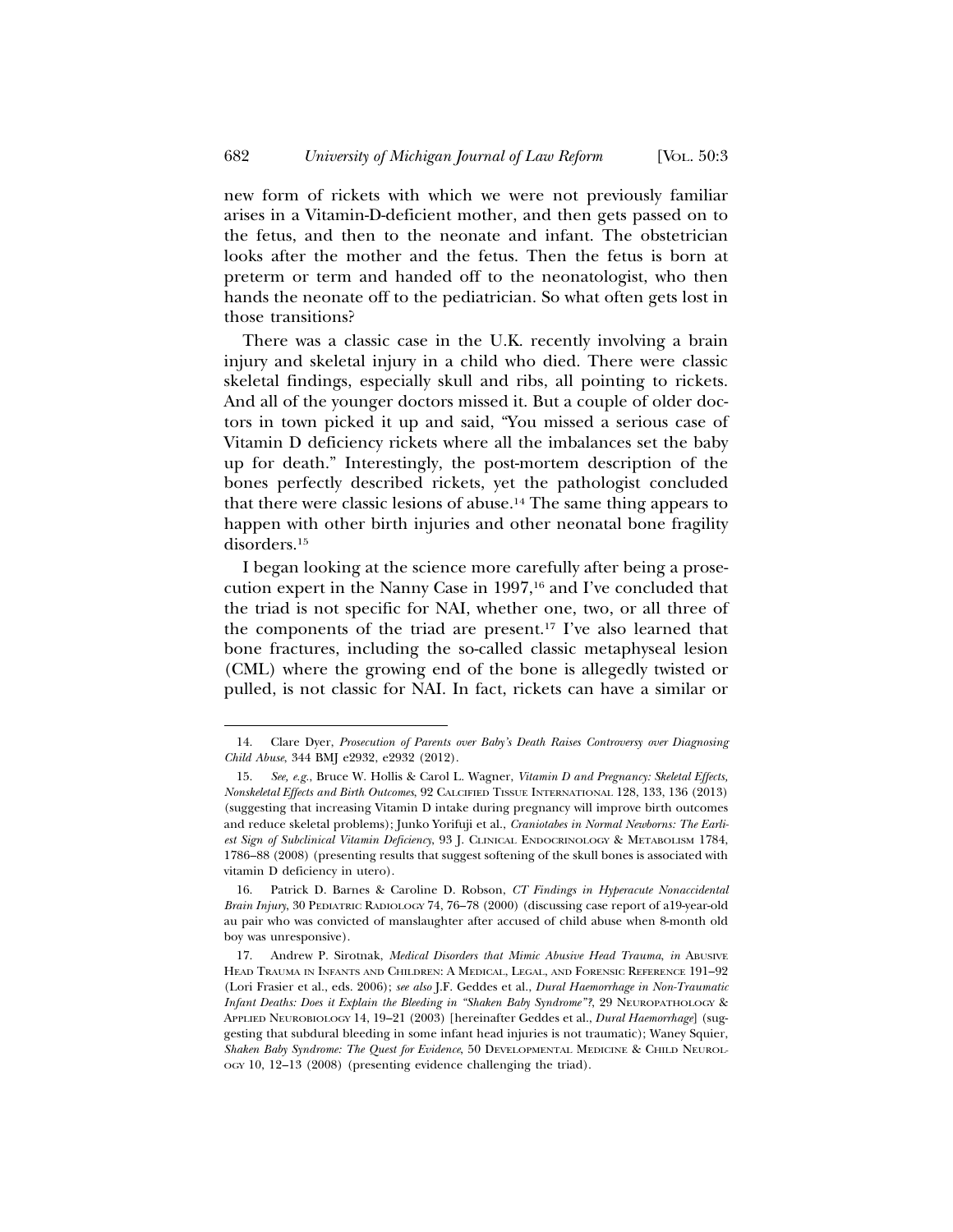identical appearance. Furthermore, I've learned that imaging cannot provide precise causation or timing of injury whether involving the head or skeletal structures.

And so what my role has been, when I came from Boston Children's Hospital and was part of the child abuse team there, and before that in Oklahoma, and now in California, was to implement recommendations from the Centers for Disease Control, the American College of Radiology, the American Academy of Pediatrics, and other organizations. That means producing a differential diagnosis, following a multidisciplinary approach, performing better child and family protective evaluation and management, reframing the definitions of neglect or abuse for prevention, and reducing the cost-shifting from the medical and social systems to the criminal justice system.18

So this is the more compassionate and collaborative approach I've been hoping to build with my child abuse team while working with child abuse pediatricians and other child and family professionals. I have spent a lot of time in family court and criminal court. I would really like to see a lot of these cases decriminalized and handled in child protection hearings rather than going to criminal court, but I recognize that some cases do need to go to criminal court.

The traditional medical diagnosis of child abuse is subject to mandatory reporting in all states, so a physician must report if child abuse is suspected. And I do that. When I see those radiologic images from the emergency room or from the intensive care unit, I call and say, this could be trauma. It may be accidental; it may be non-accidental. There are other medical causes that can produce these imaging findings, so let's make sure we do the parallel work up. First, we start with our very good social workers, and report our concerns to local child protective services. So let's work up that aspect while protecting the child. Let's be sure, however, that we do a thorough medical workup for the mimics of abuse.

The SBS theory started out in the U.S. in the early twentieth century by assuming that shaking could cause tearing of blood vessels in the eyes, resulting in retinal hemorrhage, and tearing of blood vessels about the brain, leading to subdural hemorrhage plus brain injury.

Then an interesting thing happened in the mid-to-late part of that century. Someone in Canada decided that we really needed a

<sup>18.</sup> Centers for Disease Control and Prevention, *Nonfatal Maltreatment of Infants—United States, October 2005-September 2006*, 57 MORBIDITY AND MORTALITY WKLY REP. 336 (2008), http:/ /www.cdc.gov/mmwr/preview/mmwrhtml/mm5713a2.htm.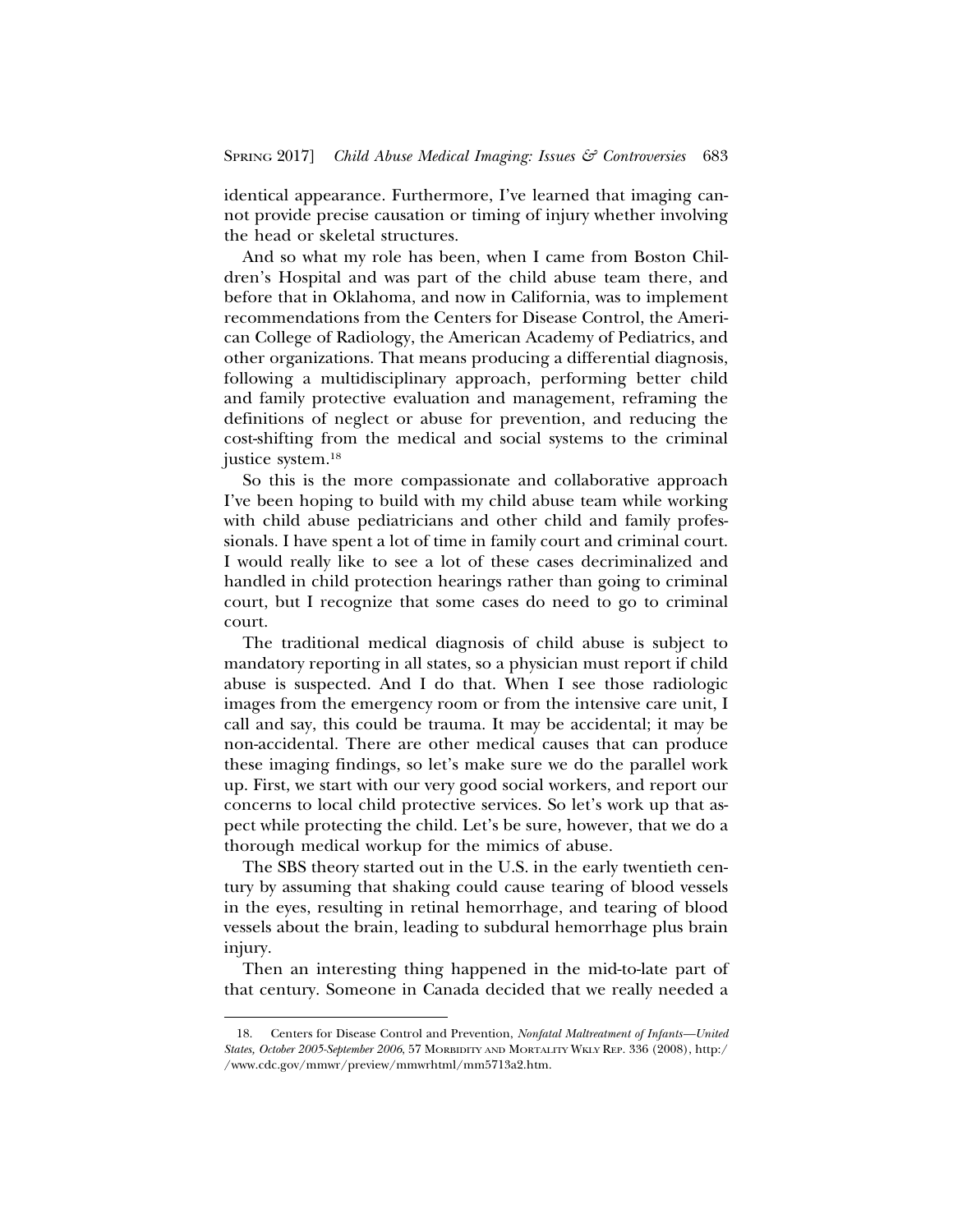system in medicine that is based on science.19 What all our teachers had taught us until that time about health and medicine, including child abuse, didn't seem to be systematically based upon a lot of science. A system was subsequently implemented using quality of evidence ratings based upon scientific methodology and biostatistical significance for establishing and publishing standards and guidelines in medicine. The weakest rating, Class IV, indicates a diagnosis or treatment strategy, for example, based on non-scientific consensus, or expert opinion alone.

But when you look at the Shaken Baby Syndrome literature, particularly prior to 2000, very few publications have ratings above Class IV.20 Class I or Class II is required to be a standard or guideline. Expert opinion alone, Class IV, would never make it. And what about the exculpatory polygraphs, the acquittals, and the post-conviction exonerations? And what about the over-reliance on confessions to support the medicine behind Shaken Baby Syndrome?

In response to the evidence-based medicine challenge to the traditional diagnosis of child abuse, some child abuse pediatricians have claimed or adopted an experience-based standard. In the United States, Canada, and others of our peer nations, an evidencebased standard is required along for the informed consent from our patients.

Evidence-based medicine is what really woke me up after the initial twenty years of my professional experience, when I realized what I was doing during that time. Having been raised in a Christian home, I began to rethink the Ten Commandments and the Constitution of the United States. Most all faiths and laws agree that there are some things you shouldn't do, including "Thou shall not bear false witness against thy neighbor." Was I doing that during those earlier years? Are we still doing that?

In criminal cases, constitutionally, we always talk about due process, innocent until proven guilty beyond reasonable doubt, clear and convincing evidence—a lot of stuff that we doctors don't know or think about much. The burden of proof is on the prosecution.

<sup>19.</sup> *See generally* Michael S. Pollanen et al., *Fatal Child Abuse-Maltreatment Syndrome: A Retrospective Study in Ontario, Canada, 1990-1995,* 126 FORENSIC SCI. INT'L 101 (2002) (suggesting a new triad for shaken baby syndrome, the "Ontario triad," that includes subdural hemorrhage, retinal hemorrhage and no signs of impact).

<sup>20.</sup> Mark Donohoe, *Evidence-Based Medicine and Shaken Baby Syndrome Part I: Literature Review, 1966-1998*, 24 AM. J. FORENSIC MED. & PATHOLOGY 239, 241 (2003); *see also* Jan Leestma, *Case Analysis of Brain-Injured Admittedly Shaken Infants: 54 Cases, 1969-2001*, 26 AM. J. FORENSIC MED. & PATHOLOGY 199, 204 (2005) (finding that only 11 cases of admittedly shaken babies showed no sign of cranial impact).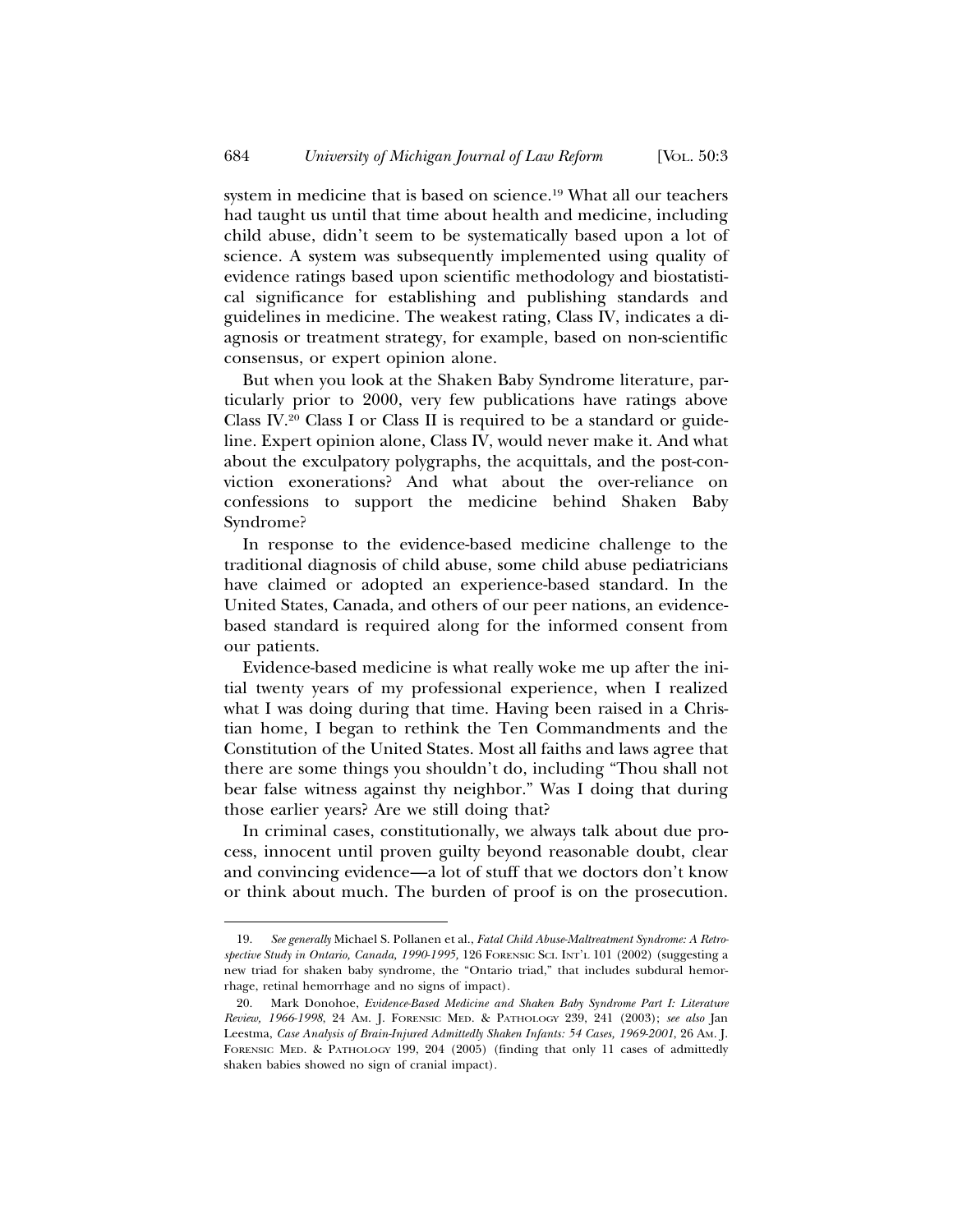But look what's happened in these SBS cases: the burden has shifted to the defendant to prove the prosecution's expert theory wrong. I was that prosecution expert for twenty years. Barry Scheck asked me in the Nanny Case, "Dr. Barnes, you're so sure this is abuse. Were you there?" And to this day, I still think about that cross examination. No, I wasn't there. How did I know what was going on?

The SBS theory held that if you have the triad, that's abuse, just that simple. Or even just two of the triad. Shaking an otherwise healthy child can cause subdural hematoma. We just assumed all of these kids were otherwise well before the shaking event. So I started going back and looking at their past histories, all the way back to birth, particularly for children under six months of age. And I often saw that this child had never been well. I also learned that short falls can cause the triad.

Another piece of the dogma was there's no such thing as a lucid interval. If you're abused, you're immediately symptomatic. So that's an easy case for blaming the last caretaker in a successful prosecution. It turns out, however, that when it comes to imaging, there's a lot of overlap between accidental and non-accidental injury, and there are different types of injuries we might see that have old bleeding and then new bleeding. The Nanny Case is an example of that. But we were taught that when you have injuries that look like they're of different timing, that just means that there was more than one inflicted injury.

The Nanny Case was my awakening after marching in lockstep for the prior twenty years. When I looked at the experts who testified for the other side, I was shocked at the quality of their credentials and testimony, yet I had no idea what they were saying and where it came from. I testified that all the injuries to the baby happened at the same time. Before I testified, I had told the prosecutor, "You know, some of this could be old. Some of it could be new." And she said, "You can't say that. To nail the nanny, you've got to say it happened within hours before the initial CT scan."

I published an article about the Nanny Case in which I characterized it as a child abuse case.<sup>21</sup> The jury found the nanny guilty of second-degree murder. But then the judge reduced the verdict to manslaughter and gave her time served and sent her home to the U.K. There was all of this controversy after the trial, and I was then

<sup>21.</sup> Barnes & Robson, *supra* note 16, at 76–78 (discussing case report of a19-year-old au pair who was convicted of manslaughter after accused of child abuse when 8-month old boy was unresponsive).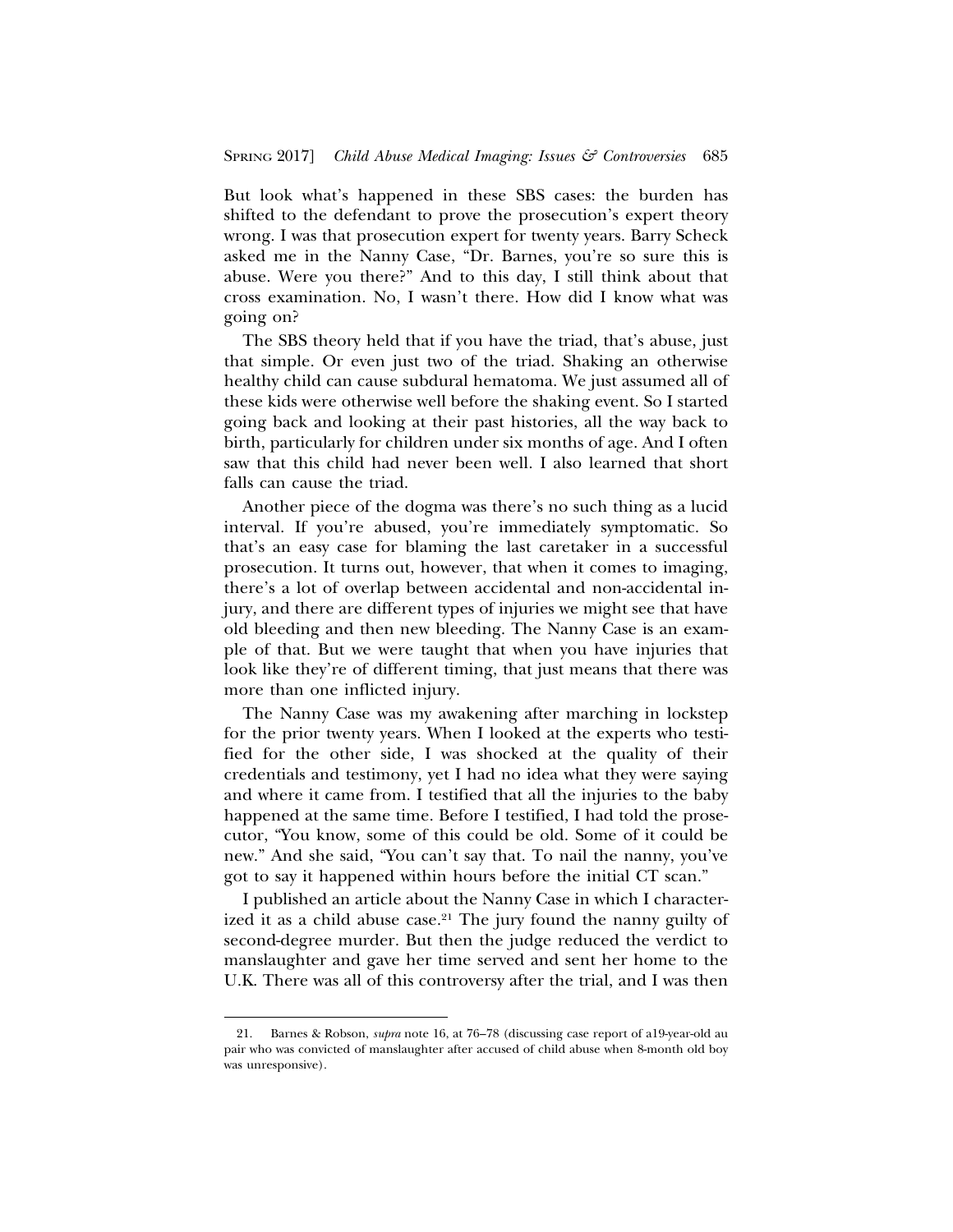asked by one of jurors to participate in some discussions of the evidence. I said, "Sure, I'd be glad to participate. Get both sides at Harvard where this guy was from and let's do it." That never happened. Then I was subsequently asked to review an SBS defense case, the Baby Scoon Case from New York. The imaging showed that the baby has multiple strokes in the brain." This was a premature baby, who was very ill at the time. The father was an anesthesiologist, and the mother was a social worker, as I recall. I looked at CT scans, which included one of the first CT venograms ever done on an infant and I said, "These are strokes due to venous thrombosis." This baby must have had meningitis or some infection, which was also apparent on the autopsy according to a neuropathologist.

There's a lot of talk about the short falls, and how high the fall would have to be to produce the symptoms of the triad. This is something that Dr. Chris Van Ee, along with other biomechanical scientists, talk about all the time. So there's been this building literature all along that was telling us, that the science on SBS versus impact trauma was unsettled. It's never been scientifically proven that only shaking, and not short falls, can produce the injuries of the triad.

Dr. Caffey put forward the Shaken Baby Syndrome hypothesis,<sup>22</sup> largely citing Dr. Guthkelch,<sup>23</sup> but recognized that the evidence was largely circumstantial. He then recommended that we should establish child abuse centers, get a lot of money, and do some research.<sup>24</sup> But not much, if any, scientific research has actually been done. And Dr. Guthkelch was, in turn, citing Dr. Ommaya.25 Dr. Ommaya's research showed that you have to achieve forces above forty Gs to get any part of the triad, and that you probably would have a neck injury with it.26 Evidently, neither Dr. Caffey nor Dr. Guthkelch realized that humans may not be capable of generating such forces by shaking only.

<sup>22.</sup> Caffey, *Theory and Practice*, *supra* note 5, at 168–69.

<sup>23.</sup> *Id*. at 163.

<sup>24.</sup> *Id.* at 169.

<sup>25.</sup> *Id*. at 430, 431.

<sup>26.</sup> *See* Ayub K. Ommaya, Fred Faas & Philip Yarnell, *Whiplash Injury and Brain Damage*, 4 J. AM. MEDICAL ASS'N 285, 286–89 (1968) (observing in an experimental study of subhuman primates—mostly rhesus monkeys—that cerebral concussion and gross hemorrhages and contusions on the surface of the brain and upper cervical cord can be produced by rotational displacement of the head without significant direct head impact).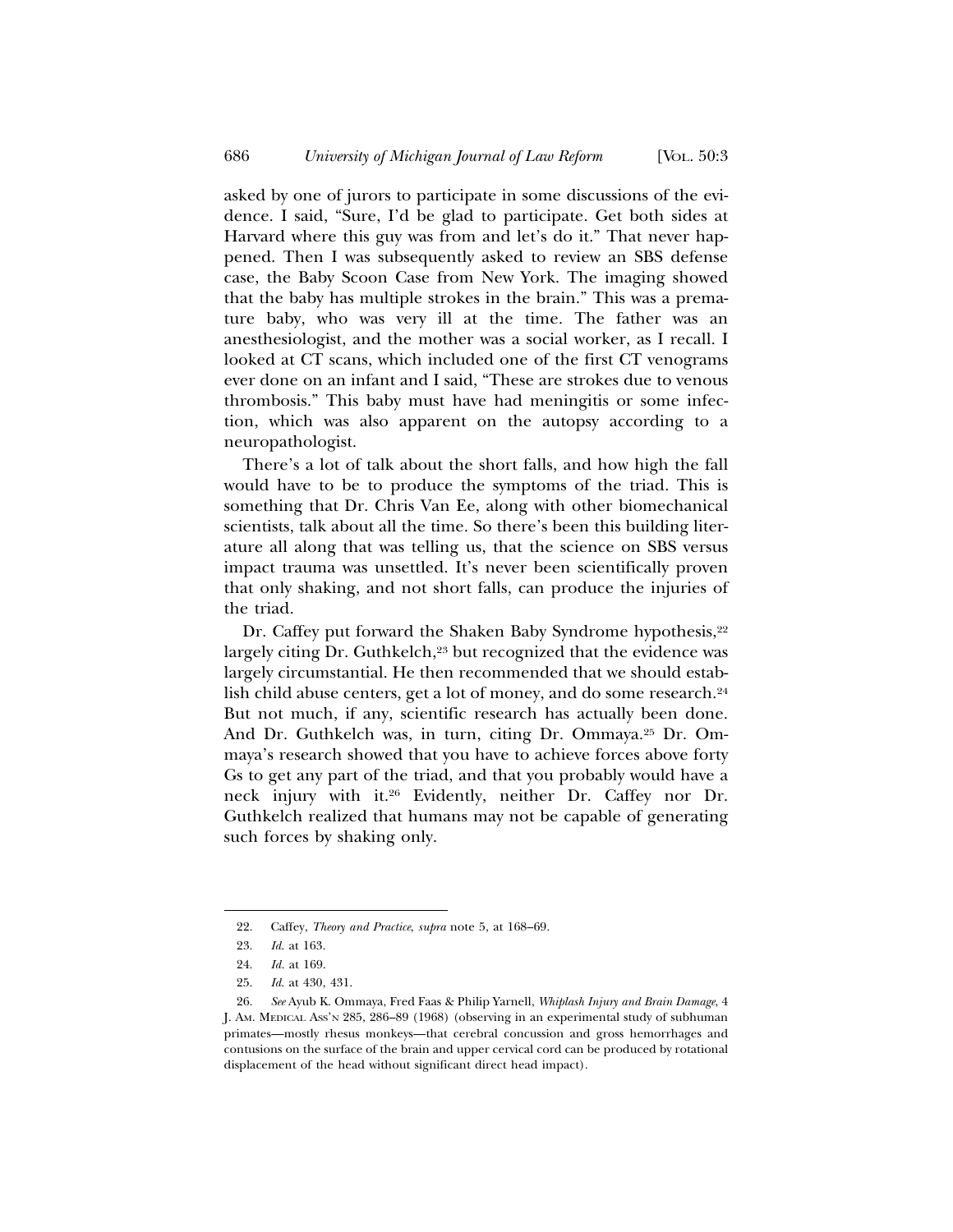Then Dr. Duhaime, a well-respected pediatric neurosurgeon, and her research team published a study<sup>27</sup> using an infant biomechanical model and correlating the results with the findings of a separate autopsy series of infant victims of SBS. According to current evidence-based medicine standards, this was the highest rated series published in that era. She had football players from the University of Pennsylvania shake the baby models. But none of them could generate the forces to achieve the injury thresholds achieved by Ommaya. When the baby model was dropped or impacted, the resulting forces reached or exceeded injury thresholds.28 Also the autopsy series showed that a lot of these babies had signs of impact along with massive swelling in the brain.

Others came along and published on this issue and more doubt was raised regarding SBS. Biomechanical scientists, such as Dr. Faris Bandak, have shown that since the neck is the weak link between the body and the head, if you're shaking a baby that violently, you would expect to break the neck first.29

The biomechanical literature raised reasonable doubt about the SBS, such that shaking theoretically could cause the triad, but there needs to be some associated neck injury or impact. Also, short distance falls can produce forces above the threshold for the triad.

So what I often worry about are the stories that we hear in many cases in which a caretaker drops a young infant head first on to the floor. The head leads the body and impacts first, which can then turn or twist the neck where it connects to the head near the breathing centers of upper spinal cord and lower brainstem. So then the baby stops breathing and brain injury can occur due to oxygen deprivation. I'm not one who says shaking can't cause the triad. I'm not one who says you can shake your baby without harm.

We published a paper in which the baby stopped breathing from a short fall that had resulted in asphyxiation and that's what made

<sup>27.</sup> *See generally* Ann-Christine Duhaime et al., *The Shaken Baby Syndrome: A Clinical, Pathological, and Biomechanical Study*, 66 J. NEUROSURGERY 409 (1987).

<sup>28.</sup> *See id.* at 412–13 (noting that on average, impact accelerations exceeded shake accelerations by a factor of nearly fifty times).

<sup>29.</sup> *See* Faris A. Bandak, *Shaken Baby Syndrome: A Biomechanics Analysis of Injury Mechanisms*, 151 FORENSIC SCI. INT'L 71, 76–79 (2005) (finding that an infant head subjected to the levels of rotational velocity and acceleration required in the shaken baby syndrome literature would result in forces on the infant neck that far exceed the cervical spine's limits). *See also* John Lloyd et al., *Biomechanical Evaluation of Head Kinematics during Infant Shaking versus Pediatric Activities of Daily Living*, 2 J. FORENSIC BIOMECHANICS 1 (2011); J.F. Luck et al., *Tensile Mechanical Properties of the Pediatric Human Osteoligamentous Cervical Spine*, 39 J. BIOMECHANICS S151 (2006); Jun Ouyang et al., *Biomechanical Assessment of the Pediatric Cervical Spine under Bending and Tensile Loading*, 30 SPINE E716 (2005); Mary Clyde Pierce & Gina Bertocci, *Injury Biomechanics and Child Abuse*, 10 ANN. REV. BIOMEDICAL ENGINEERING 85 (2008).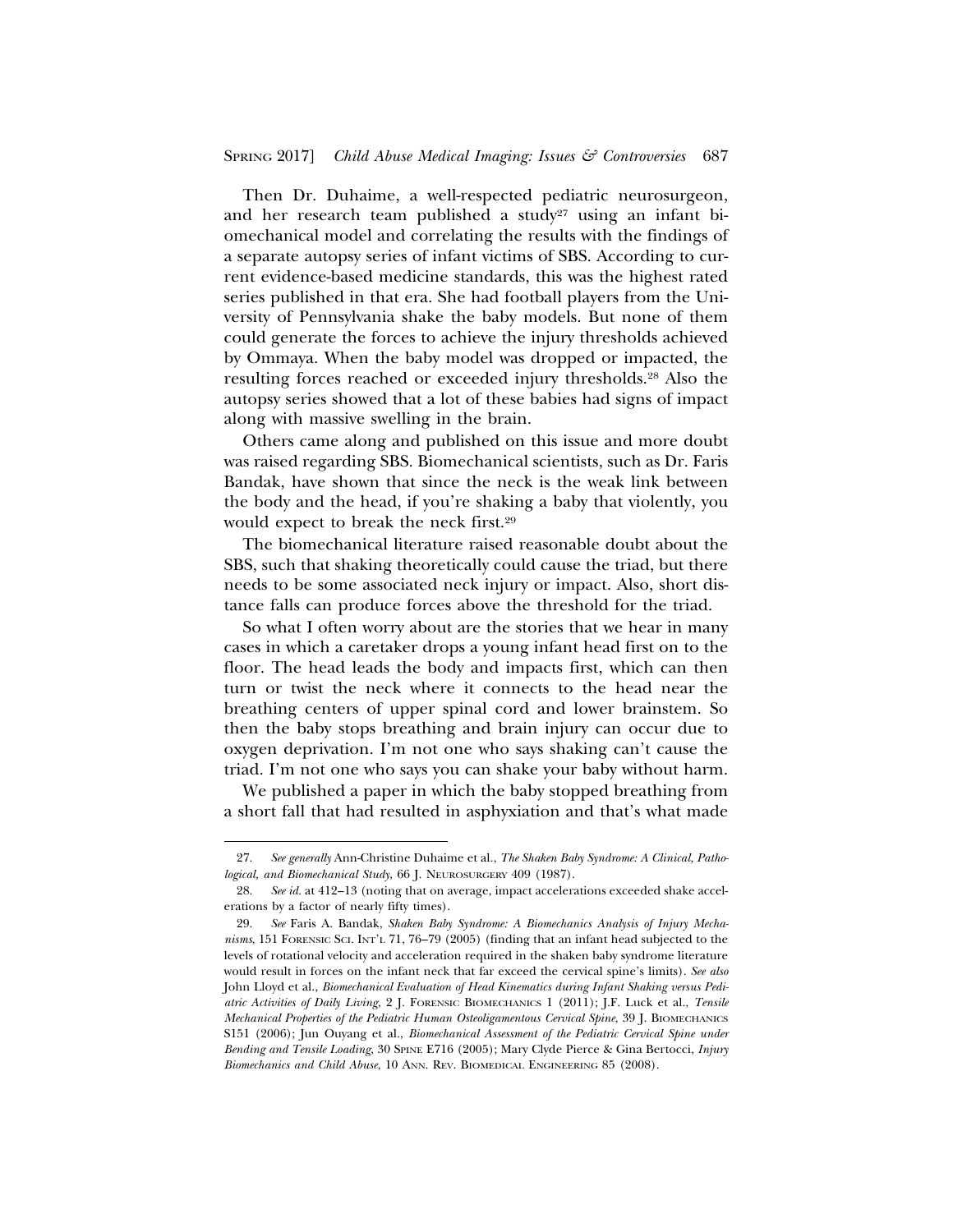that brain turn black on the CT scan.30 White areas of small hemorrhages were also present between the brain and the skull, as well as a thin white stripe of hemorrhage along the middle between the right and left sides of the brain. We used to say that this injury pattern on CT was always due to Shaken Baby Syndrome. I used to say that shaking causes the injury pattern by tearing of brain and tearing of the blood vessels around the brain and in the eyes. I used to say this pattern of injury on the CT scan could only be due to SBS and nothing else. Well, I was wrong. The doctors didn't believe that this baby's triad and CT abnormalities were due to the reported fall. The autopsy clearly showed a head impact and injury to the infant's neck including a tearing of the upper spinal cord next to the brain stem where the breathing center is located.31 If a child goes too long without oxygen but undergoes resuscitation, then the result can be asphyxic brain injury with associated hemorrhages about the brain and in the eyes.

Then came along a series of neuropathology reports, starting with Dr. Geddes, a well-respected neuropathologist in the United Kingdom.32 She reviewed the neuropathology of a series of "known" SBS cases. What she found was unexpected and surprising. Most of these babies presented with apnea, an acute life-threatening event (ALTE), where the infant stops breathing.33 She also found older injury in nearly half of them,<sup>34</sup> including subdural collections that may have dated back to birth. And most of the brain injury she observed wasn't representative of traumatic tearing of the brain tissue. In fact, most of the injury was due to a lack of oxygen and blood flow. Also, many infants had sites of impact injury.35 Could many of these cases represent dropped or accidentally impacted infants rather than SBS?

Dr. Geddes also did a control study of infants with no known history of trauma but who appeared to be resuscitated Sudden Infant Death Syndrome (SIDS) victims.<sup>36</sup> In other words, these are cases where there wasn't a crib death because somebody found the baby and resuscitated the baby. What else did she find that could

<sup>30.</sup> Patrick D. Barnes et al., *Traumatic Spinal Cord Injury: Accidental versus Nonaccidental Injury*, 15 SEMINARS PEDIATRIC NEUROLOGY 178, 178–79 (2008).

<sup>31.</sup> *Id.* at 180.

<sup>32.</sup> *See generally* J.F. Geddes et al., *Neuropathology of Inflicted Head Injury in Children: I. Patterns of Brain Damage*, 124 BRAIN 1290 (2001) [hereinafter Geddes et al., *Patterns*] (reporting findings from the brains of 37 infants who died of head injuries and 14 control infants who died of other causes).

<sup>33.</sup> *Id.* at 1291.

<sup>34.</sup> *Id.* at 1291–93.

<sup>35.</sup> *Id.* at 1291.

<sup>36.</sup> Geddes et al., *Dural Haemorrhage*, *supra* note 17.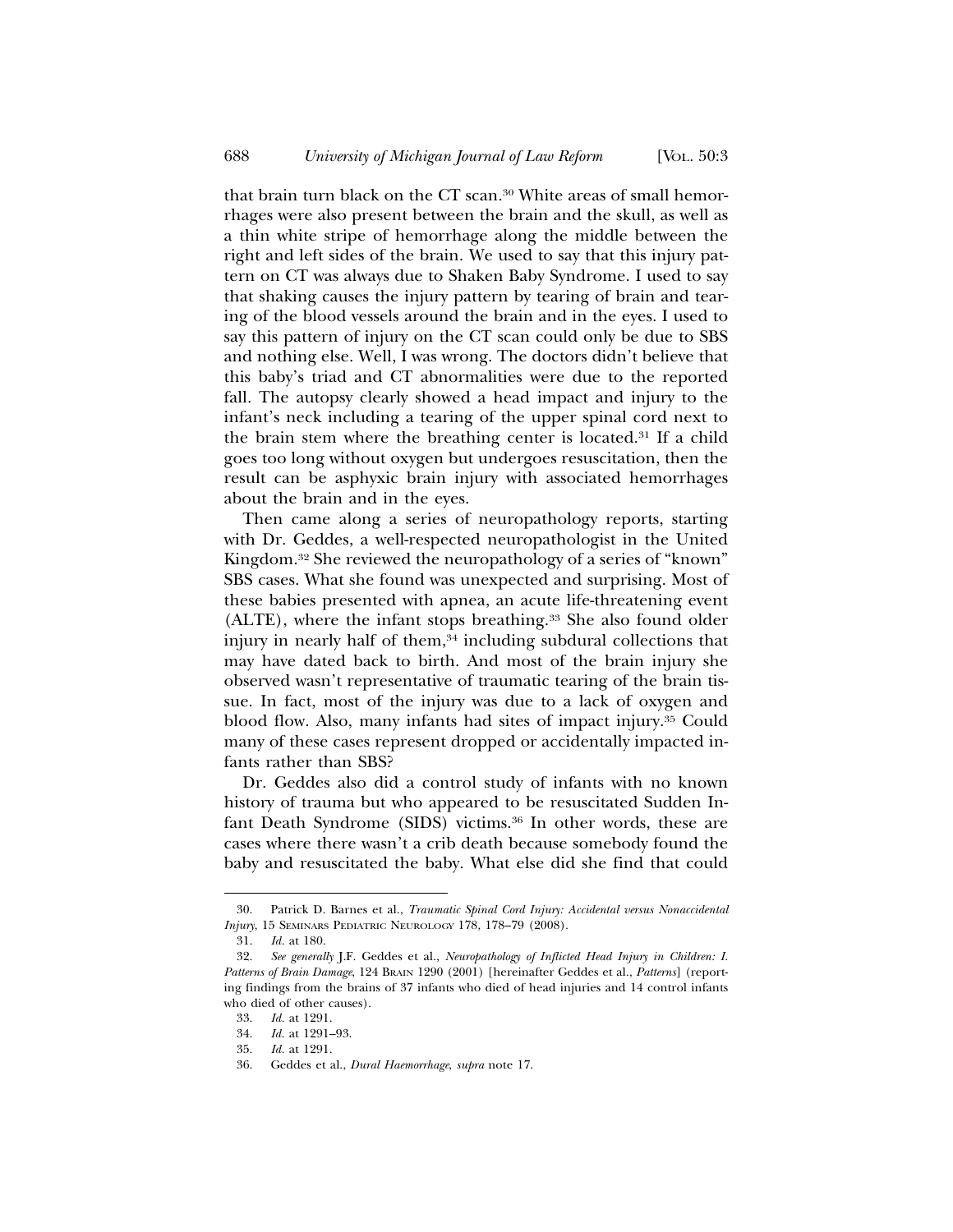cause the triad? She observed findings of infection, hypoxia-ischemia (deprivation of oxygen), along with combined etiologies which you might expect to find in a near-SIDS group.37 She also included some SIDS cases in her study.<sup>38</sup> She also reported some cases thought to be consistent with SBS.39 From her observations she proposed a unified hypothesis for causation of the triad whether due to accidental or non-accidental trauma or resulting from a medical condition.40

As a result of Dr. Geddes's published works, other scholars such as Mack, Squier, and Eastman began a critical review of the anatomy and physiology of the meninges, the linings between the brain and the skull, including a re-examination of the mechanisms of how subdural collections occur.<sup>41</sup> It was previously thought that subdural hemorrhage in SBS resulted from traumatic tearing of the veins extending from the brain surface into the overlying meninges. However, it turns out that in many cases of subdural hemorrhage, evidence of bridging vein rupture can't be demonstrated.42 Often, only diffuse small hemorrhages are observed within the membranes (i.e., intradural), especially when encountered in the immature brain of the infant.

We now know that there are causes of subdural, or intradural, hemorrhage in these infants other than trauma or abuse. And there was a very important paper written by Dr. DeWolfe<sup>43</sup> reviewing the common causes of infant acute life-threatening events (ALTE—apnea, seizure) that may often occur in homes or other daycare settings. Some infants are born with, or develop, feeding and swallowing problems such as reflux or regurgitation of stomach contents which can cause choking, particularly in preterms.44 Other common causes of infant ALTE include seizures, meningitis, or birth or post-birth injury.45 Respiratory and other viral infections

<sup>37.</sup> *Id.* at 14.

<sup>38.</sup> *Id*.

<sup>39.</sup> *Id.* at 18.

<sup>40.</sup> *Id.* at 19–21.

<sup>41.</sup> *See generally* Julie Mack, Waney Squier & James T. Eastman, *Anatomy and Development of the Meninges: Implications for Subdural Collections and CSF Circulation*, 39 PEDIATRIC RADIOLOGY 200 (2009) (describing how nontraumatic conditions can be associated with subdural hemorrhage and explaining the role of the dura in homeostasis of the central nervous system).

<sup>42.</sup> *Id.* at 204.

<sup>43.</sup> *See generally* Craig C. DeWolfe, *Apparent Life-Threatening Event: A Review*, 52 PEDIATRIC CLINICS N. AMER. 1127 (2005) (reviewing literature regarding an "apparent life-threatening event" or complex of symptoms that present expectantly in an infant and cannot easily be characterized by a health care provider).

<sup>44.</sup> *Id.* at 1139–40.

<sup>45.</sup> *Id.* at 1133–35, 1139–40.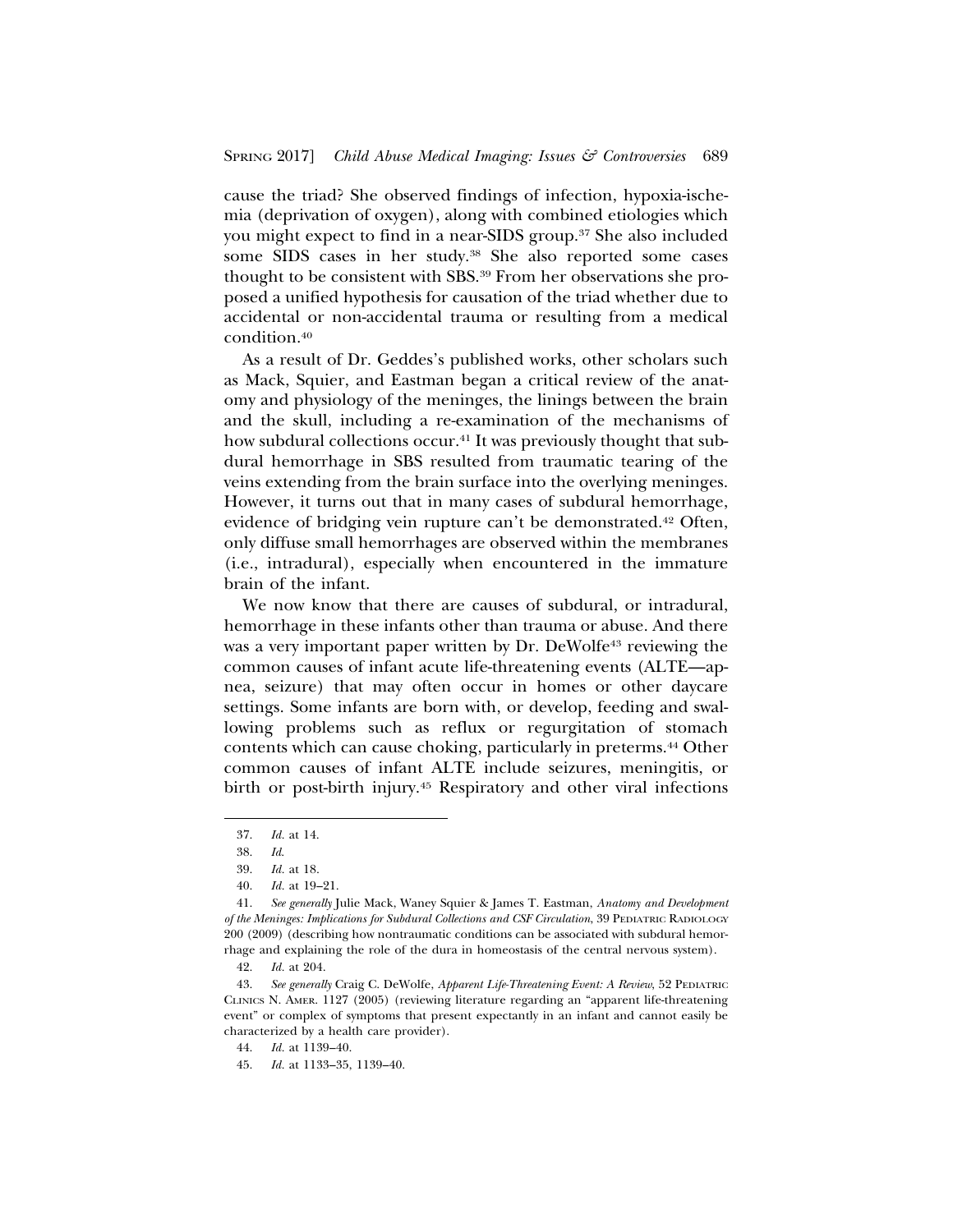may be the cause of ALTE and result in the triad.<sup>46</sup> Heart and vascular disease may be the source.47 Yes, maltreatment can also be a cause.48

So we then started looking into choking babies, and there is some research on that.49 Some of the original articles are about choking associated with whooping cough, or pertussis, including with the triad.<sup>50</sup> So then, here is a series of cases, some of which were managed by the innocence projects.<sup>51</sup> There is the Audrey Edmunds case where we, on imaging, found features of hypoxiaischemia from a baby who stopped breathing, a baby who also had evidence of old hemorrhage, maybe from birth. Dural/subdural hemorrhage can be caused just by a lack of oxygen (hypoxia) or a lack of blood flow (ischemia) without any shaking or other forms of abuse. Lots of research has been done<sup>52</sup> to support what Dr. Geddes53 had originally hypothesized, although she and others continue to be under attack by SBS-proponents.54

Other mimics of abuse that may present as an ALTE with the triad include venous thrombosis, particularly in infants recently ill with vomiting and diarrhea, and often associated with infection.<sup>55</sup>

50. *See generally* Geddes & Talbert, *supra* note 49 (finding that coughing can cause bleeding and noting that unexplained hemorrhages attributed to "shaking" may be due to a rare complication of pertussis).

51. *See, e.g.*, Barnes, *Issues and Controversies*, *supra* note 9, at 220 (presenting case studies of infants whose injuries were suspected as nonaccidental).

52. *See, e.g.*, Marta C. Cohen & Irene Scheimberg, *Evidence of Occurrence of Intradural and Subdural Hemorrhage in the Perinatal and Neonatal Period in the Context of Hypoxic Ischemic Encephalopathy: An Observational Study from Two Referral Institutions in the United Kingdom*, 12 PEDIATRIC AND DEVELOPMENTAL PATHOLOGY 169 (2009); Geddes et al., *supra* note 17, at 19–21; Irene Scheimberg et al., *Nontraumatic Intradural and Subdural Hemorrhage and Hypoxic Ischemic Encephalopathy in Fetuses, Infants, and Children up to Three Years of Age: Analysis of Two Audits of 636 Cases from Two Referral Centers in the United Kingdom*, 16 PEDIATRIC & DEVELOPMENTAL PA-THOLOGY 149 (2013); Mack et al., *supra* note 41; Patrick Kelly et al., *Subdural Hemorrhage and Hypoxia in Infants with Congenital Heart Disease*, 134 PEDIATRICS E773 (2014).

55. *See, e.g.*, Michael V. Krasnokutsky, *Cerebral Venous Thrombosis: A Potential Mimic of Primary Traumatic Brain Injury in Infants*, 197 AM. J. ROENTGENOLOGY W503, W504-05 (2011) (presenting cases of patients with whose symptoms mimicked brain trauma).

<sup>46.</sup> *Id.* at 1128, 1131, 1133–35, 1139.

<sup>47.</sup> *Id.* at 1133.

<sup>48.</sup> *Id.*

<sup>49.</sup> *See generally* J.F. Geddes & D.G. Talbert, *Paroxysmal Coughing, Subdural and Retinal Bleeding: A Computer Modelling Approach*, 32 NEUROPATHOLOGY & APPLIED NEUROBIOLOGY 625 (2006) (finding that coughing can cause bleeding and noting that unexplained haemorrhages attributed to "shaking" may be due to a rare complication of pertussis); Parvathi Mohan, *Aspiration in Infants and Children*, 23 PEDIATRICS REV. 330 (2002) (discussing various conditions in which aspiration may occur in children); Megan Page & Heather Jeffery, *The Role of Gastro-Oesophageal Reflex in the Aetiology of SIDS*, 59 EARLY HUM. DEV. 127 (2000) (examining how reflex apnea can cause death during sleep).

<sup>53.</sup> *See generally* Geddes et al., *Patterns*, *supra* note 32.

<sup>54.</sup> *See generally* Duhaime et al., *supra* note 27.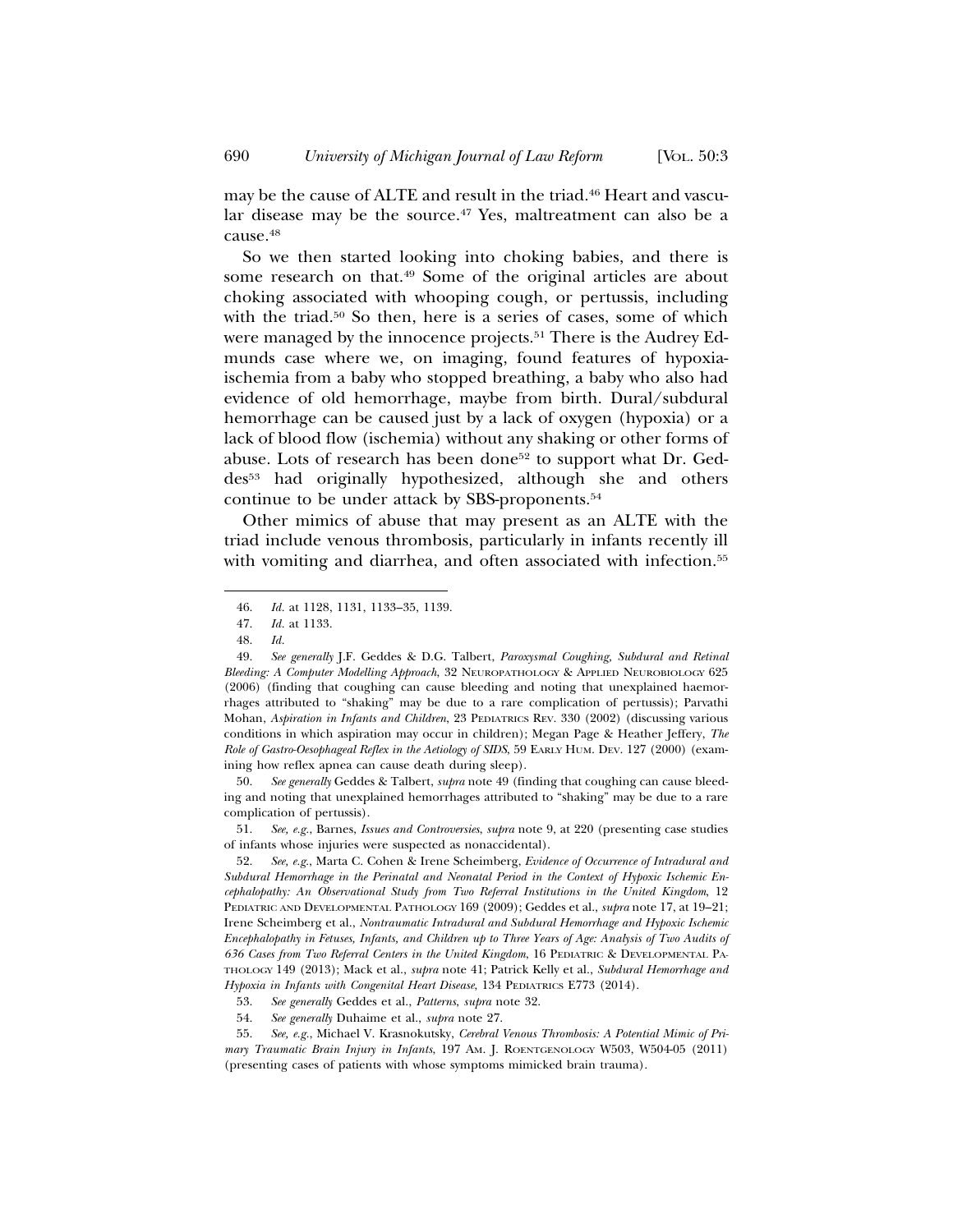Venous thrombosis may occur with trauma, particularly in the presence of a skull fracture.56 Vascular malformations as well as bleeding and clotting disorders must be excluded, along with meningitis, metabolic disorders, benign extracerebral collections of infancy and arachnoid cysts, and inappropriate cold medications.57

So neuropathology and biomechanics provide evidence that raises doubt about the triad only being caused by abuse. Then there is the evidence about short falls and the literature showing that there can be a lucid interval after a head injury.58 Both sides now agree there can be a lucid interval—the baby doesn't have to be immediately ill. The interval could last for hours or even until the next day. The triad can be produced accidentally, non-accidentally, or from a medical cause. So you've got to work these cases up all the way back to birth and before, particularly when the baby is under six months of age. Malignant brain edema from accidental trauma, as well as abuse, can cause the triad.59 We also know that some babies are born with large collections between the brain and the skull that can predispose the child to subdural hemorrhage, and there is now a lot of literature on this.60 We know that such

<sup>56.</sup> *See, e.g.*, Gabrielle deVeber et al., *Cerebral Sinovenous Thrombosis in Children*, 345 N. ENG. J. MED. 417, 418–21 (2001) (discussing observations of 160 children with sinovenous thrombosis); Nomazulu Dlamini, Lori Billinghurst & Fenella J. Kirham, *Cerebral Venous Sinus (Sinovenous) Thrombosis in Children*, 21 NEUROSURGERY CLINICS N. AMER. 511, 518–19 (2011) (noting clinical presentations of sinovenous thrombosis and that prothrombotic disorders may be risk factors for CSVT in children); Michael V. Krasnokutsky, *Cerebral Venous Thrombosis: A Potential Mimic of Primary Traumatic Brain Injury in Infants*, 197 AM. J. ROENTGENOLOGY W503, W504-05 (2011) (presenting cases of patients with whose symptoms mimicked brain trauma).

<sup>57.</sup> Barnes, *Issues and Controversies*, *supra* note 9, at 209; Laureen Marinetti et al., *Over-the-Counter Cold Medications: Postmortem Findings in Infants and the Relationship to Cause of Death*, 29 J. ANALYTICAL TOXICOLOGY 738, 742–43 (2005).

<sup>58.</sup> *See, e.g.*, A.C. Duhaime et al., *Head Injury in Very Young Children: Mechanisms, Injury Types, and Ophthalmologic Findings in 100 Hospitalized Patients Younger than 2 Years of Age*, 90 PEDIATRICS 179, 181–84 (1992); Susan R. Durham & Ann-Christine Duhaime, *Maturation-Dependent Response of the Immature Brain to Experimental Subdural Hematoma*, 24 J. NEUROTRAUMA 5, 9–13 (2007); M. Oehmichen, C. Meissner & K-S. Saternus, *Fall or Shaken: Traumatic Brain Injury in Children Caused by Falls or Abuse at Home—A review on Biomechanics and Diagnosis*, 36 NEUROPEDIATRICS 240, 241–44 (2005); R.A. Williams, *Injuries in Infants and Small Children Resulting from Witnessed and Corroborated Free Falls*, 31 J. TRAUMA 1350, 1351 (1991).

<sup>59.</sup> *See generally* D.A. Bruce et al., *Diffuse Cerebral Swelling Following Head Injuries In Children: The Syndrome of "Malignant Brain Edema*,*"* 54 J. NEUROSURGERY 170 (1981) (discussing findings from 63 children with CTs suggesting head injuries); *see also* Paul Steinbok et al., *Early Hypodensity on Computed Tomographic Scan of the Brain in an Accidental Pediatric Head Injury*, 60 NEUROSURGERY 689 (2007) (noting in a retrospective review that all five patients with diffuse cerebral hemispheric hypodensities on early CT scans presented severe head injuries and immediate, unremitting coma before brain death).

<sup>60.</sup> *See, e.g.*, John Amodio et al., *Spontaneous Development of Bilateral Subdural Hematomas in an Infant with Benign Infantile Hydrocephalus: Color Doppler Assessment of Vessels Traversing Extra-Axial Spaces*, 35 PEDIATRIC RADIOLOGY 1113, 114–16 (2005); Joseph H. Piatt, *A Pitfall in the*